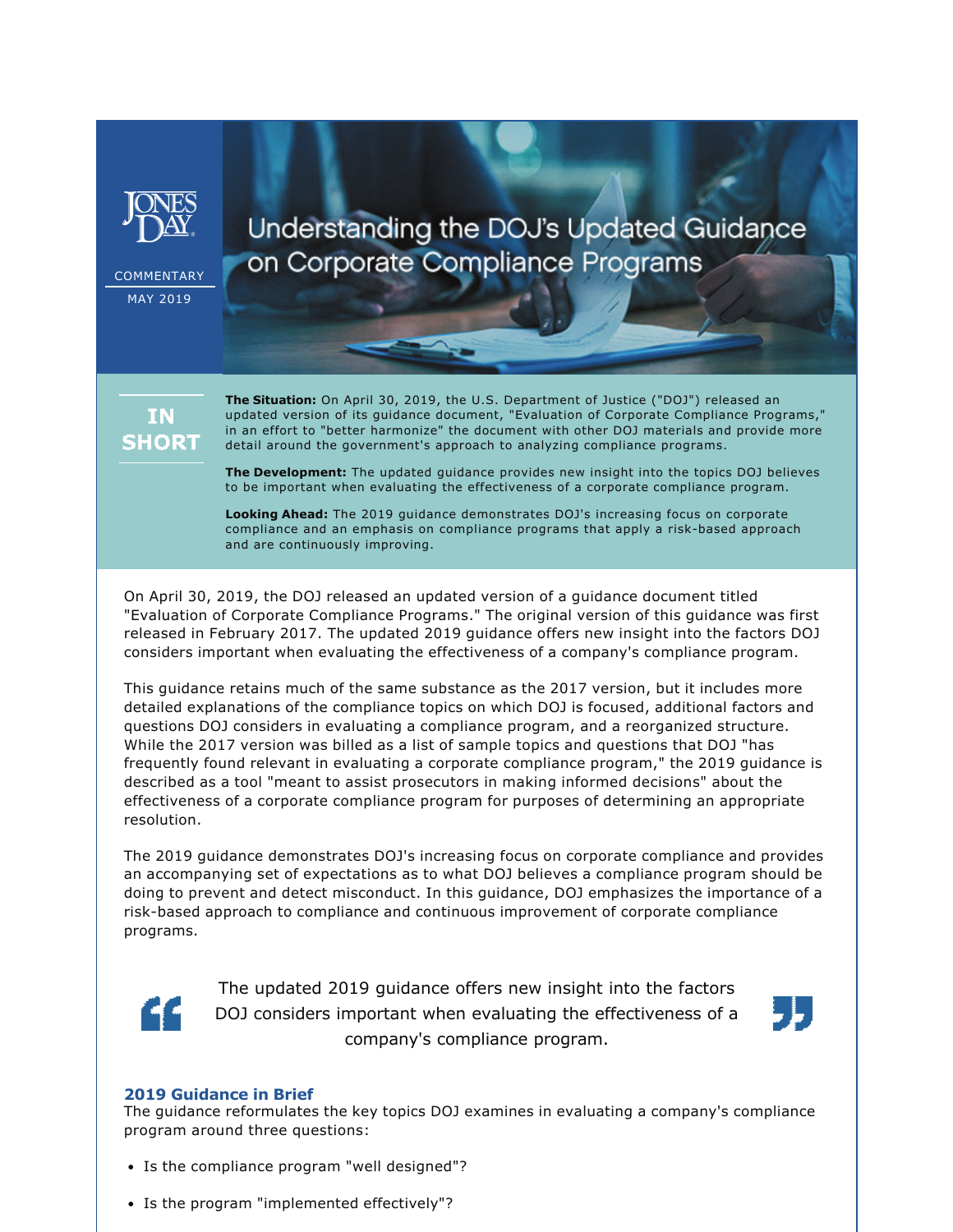• Does the compliance program "work in practice"?

**Well Designed**: The 2019 quidance—quoting the Justice Manual § 9-28.800—defines a welldesigned compliance program as being "adequately designed for maximum effectiveness in preventing and detecting wrongdoing." DOJ believes a well-designed program should accomplish these ends through the communication of a clear message of compliance along with well-integrated policies and procedures.

The guidance identifies sample topics DOJ will evaluate to determine whether a compliance program is well designed, including the nature, extent, and effectiveness of a company's:

- Risk assessment;
- Policies and procedures;
- Training and communications;
- Confidential reporting structure and investigation process;
- Risk-based, third-party management process; and
- Due diligence in mergers and acquisitions.

*Implemented Effectively*: Next, the guidance asks: Is the compliance program purely a paper program or is it being "implemented effectively"? To answer this question, DOJ will examine the following sample topics:

- Senior and middle management's commitment to compliance;
- The compliance function's autonomy and resources; and
- Incentives for compliance and disciplinary measures for noncompliance.

*Works in Practice*: While acknowledging that no compliance program can detect all misconduct, DOJ expects that a program that "works in practice" should be generally effective in preventing and detecting misconduct. The factors DOJ will evaluate under this category include:

- Continuous improvement and evolution of the compliance program to address changing compliance risks;
- Periodic testing, auditing, and review of the compliance program, internal controls, and compliance culture to determine their effectiveness;
- Effective detection of, and response to, misconduct;
- Investigations that are appropriately staffed and sufficiently funded to thoroughly investigate and document suspected misconduct;
- The thoughtfulness of the root cause analysis to understand misconduct; and
- Thoroughness and effectiveness of remediation to prevent future misconduct, including examining and improving any identified compliance weaknesses.

## **Other Recent Compliance Guidance**

DOJ's 2019 guidance was followed on May 2 with the publication of "A Framework for OFAC Compliance Commitments" by the Department of the Treasury's Office of Foreign Assets Control ("OFAC"). Like the DOJ quidance, OFAC's Framework encourages risk-based compliance programs and evaluates these programs based on "five essential components of compliance: (1) management commitment; (2) risk assessment; (3) internal controls; (4) testing and auditing; and (5) training."

# **Observations**

DOJ's updated guidance on corporate compliance programs should be viewed as the next step in the U.S. government's march toward increasingly more proscriptive compliance programs. This march began with the United States Sentencing Guidelines § 8B2.1 on "Effective Compliance and Ethics Program," which led to the government's use of corporate monitors as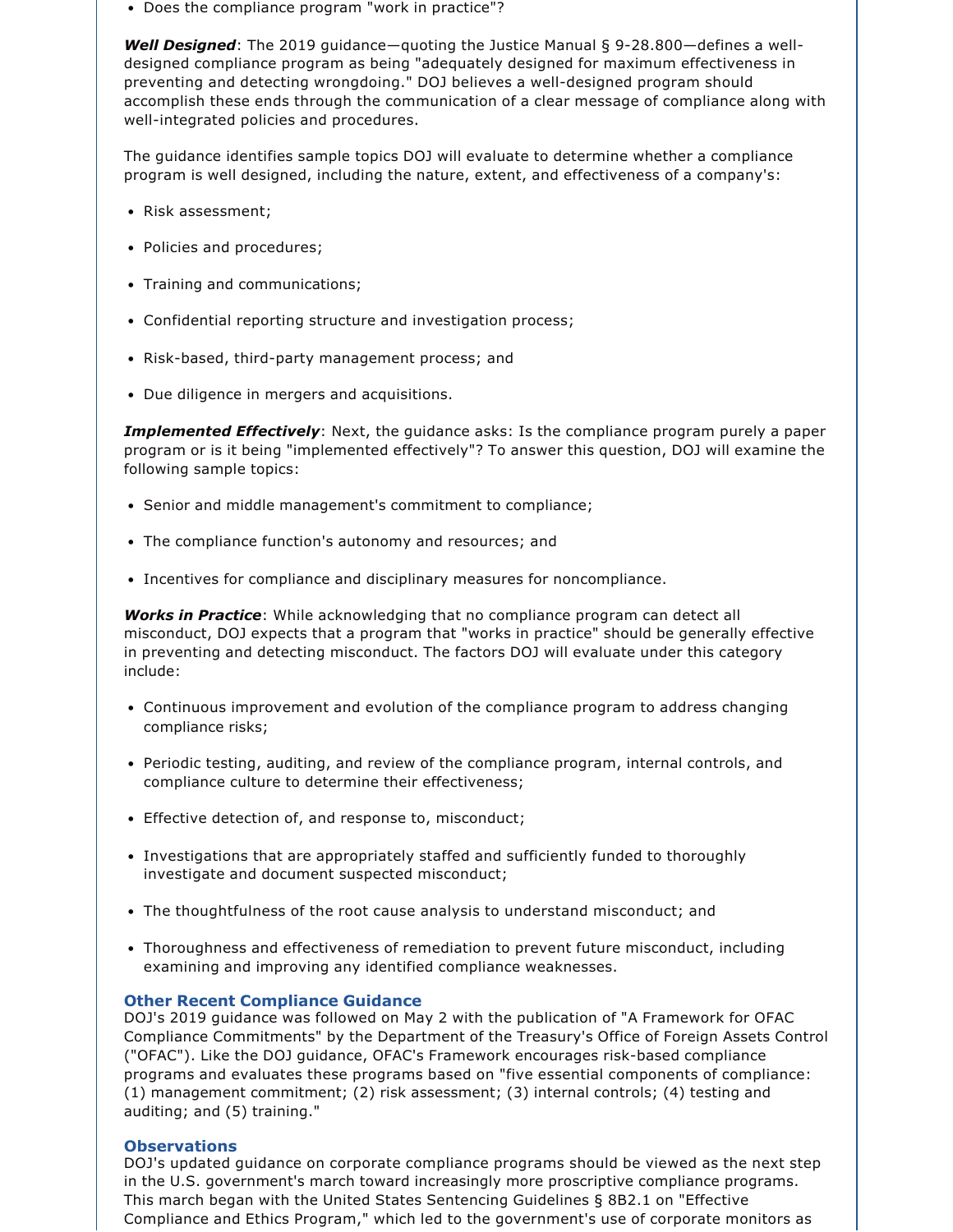part of pleas and other resolution agreements with companies. This was followed by the compliance-oriented guidance in DOJ's and SEC's 2012 "A Resource Guide to the U.S. Foreign Corrupt Practices Act," and then the 2017 version of DOJ's guidance document. It now culminates with DOJ's recently updated guidance document and OFAC's Framework.

Despite the growing government input on compliance programs, DOJ's new guidance—similarly to past government guidance—leaves it to corporate management and boards of directors to make the tough decisions about the design, resource allocation, and implementation of compliance programs. While that may be the "right" place to leave that responsibility, DOJ and other regulators retain the advantage of evaluating the "reasonableness" of those decisions with perfect 20-20 hindsight when problems occur.

# **TWO KEY TAKEAWAYS**

- **1.** The guidance indicates that DOJ is increasingly focused on how companies shape and implement their compliance programs.
- **2.** DOJ is prioritizing the following key components in its evaluation of a corporate compliance program:
	- Regular risk assessments and continuous improvement of and updates to the program based on lessons learned; and
	- Appropriate tailoring of the program based on an up-to-date risk profile of the company (including size, industry, geographic location, and regulatory environment);
	- Engagement and education on compliance issues by senior and middle management, the board, and key "gatekeepers."



[Theodore T. Chung](https://www.jonesday.com/ttchung/) Chicago



[Henry Klehm III](https://www.jonesday.com/hklehm/) New York



[Stephen G. Sozio](https://www.jonesday.com/sgsozio/) Cleveland



[Caitlin A. Bell](https://www.jonesday.com/cbell/) Cleveland

## **YOU MIGHT BE INTERESTED IN: [Go To All Recommendations >>](https://www.jonesday.com/investigationswhitecollardefense/?section=Publications)**



[Why The Rule of](https://www.jonesday.com/why-the-rule-of-law-matters-05-01-2019/) [Law Matters](https://www.jonesday.com/why-the-rule-of-law-matters-05-01-2019/)



[DOJ Loosens](https://www.jonesday.com/files/Publication/f700037c-79c4-4787-ad72-84fb4046adf9/Presentation/PublicationAttachment/94b7e3a6-687c-4cca-8c0d-48e80924e188/DOJ%20Loosens%20Prohibition.pdf) [Prohibition on](https://www.jonesday.com/files/Publication/f700037c-79c4-4787-ad72-84fb4046adf9/Presentation/PublicationAttachment/94b7e3a6-687c-4cca-8c0d-48e80924e188/DOJ%20Loosens%20Prohibition.pdf)  ["Ephemeral](https://www.jonesday.com/files/Publication/f700037c-79c4-4787-ad72-84fb4046adf9/Presentation/PublicationAttachment/94b7e3a6-687c-4cca-8c0d-48e80924e188/DOJ%20Loosens%20Prohibition.pdf) [Communications";](https://www.jonesday.com/files/Publication/f700037c-79c4-4787-ad72-84fb4046adf9/Presentation/PublicationAttachment/94b7e3a6-687c-4cca-8c0d-48e80924e188/DOJ%20Loosens%20Prohibition.pdf) [SEC Does Not](https://www.jonesday.com/files/Publication/f700037c-79c4-4787-ad72-84fb4046adf9/Presentation/PublicationAttachment/94b7e3a6-687c-4cca-8c0d-48e80924e188/DOJ%20Loosens%20Prohibition.pdf)



**[Sanctions](https://www.jonesday.com/files/Publication/a77e1ca4-8cae-46c9-90aa-d12f47bb8304/Presentation/PublicationAttachment/1b44352d-eb00-403f-804a-d850625b5f60/OFAC%20Enforcement%20Action.pdf) [Enforcement](https://www.jonesday.com/files/Publication/a77e1ca4-8cae-46c9-90aa-d12f47bb8304/Presentation/PublicationAttachment/1b44352d-eb00-403f-804a-d850625b5f60/OFAC%20Enforcement%20Action.pdf)** [Action Provides](https://www.jonesday.com/files/Publication/a77e1ca4-8cae-46c9-90aa-d12f47bb8304/Presentation/PublicationAttachment/1b44352d-eb00-403f-804a-d850625b5f60/OFAC%20Enforcement%20Action.pdf) [Incentives for](https://www.jonesday.com/files/Publication/a77e1ca4-8cae-46c9-90aa-d12f47bb8304/Presentation/PublicationAttachment/1b44352d-eb00-403f-804a-d850625b5f60/OFAC%20Enforcement%20Action.pdf) [Companies and a](https://www.jonesday.com/files/Publication/a77e1ca4-8cae-46c9-90aa-d12f47bb8304/Presentation/PublicationAttachment/1b44352d-eb00-403f-804a-d850625b5f60/OFAC%20Enforcement%20Action.pdf)  [Warning for](https://www.jonesday.com/files/Publication/a77e1ca4-8cae-46c9-90aa-d12f47bb8304/Presentation/PublicationAttachment/1b44352d-eb00-403f-804a-d850625b5f60/OFAC%20Enforcement%20Action.pdf) **[Individuals](https://www.jonesday.com/files/Publication/a77e1ca4-8cae-46c9-90aa-d12f47bb8304/Presentation/PublicationAttachment/1b44352d-eb00-403f-804a-d850625b5f60/OFAC%20Enforcement%20Action.pdf)** 

[SUBSCRIBE](https://jonesday-ecommunications.com/5/69/landing-pages/preference.asp) SUBSCRIBE TO RSS in  $\uparrow$ 

#### Jones Day is a global law firm with more than 2,500 lawyers on five continents. One Firm Worldwide $^{\mathsf{sm}}$

**Disclaimer:** Jones Day's publications should not be construed as legal advice on any specific facts or circumstances. The contents are intended for general information purposes only and may not be quoted or referred to in any other publication or proceeding without the prior written consent of the Firm, to be given or withheld at our discretion. To request reprint permission for any of our publications, please use our "Contact Us" form, which can be found on our website at www.jonesday.com. The mailing of this publication is not intended to create, and receipt of it does not constitute, an attorney-client relationship. The views set forth herein are the personal views of the authors and do not necessarily reflect those of